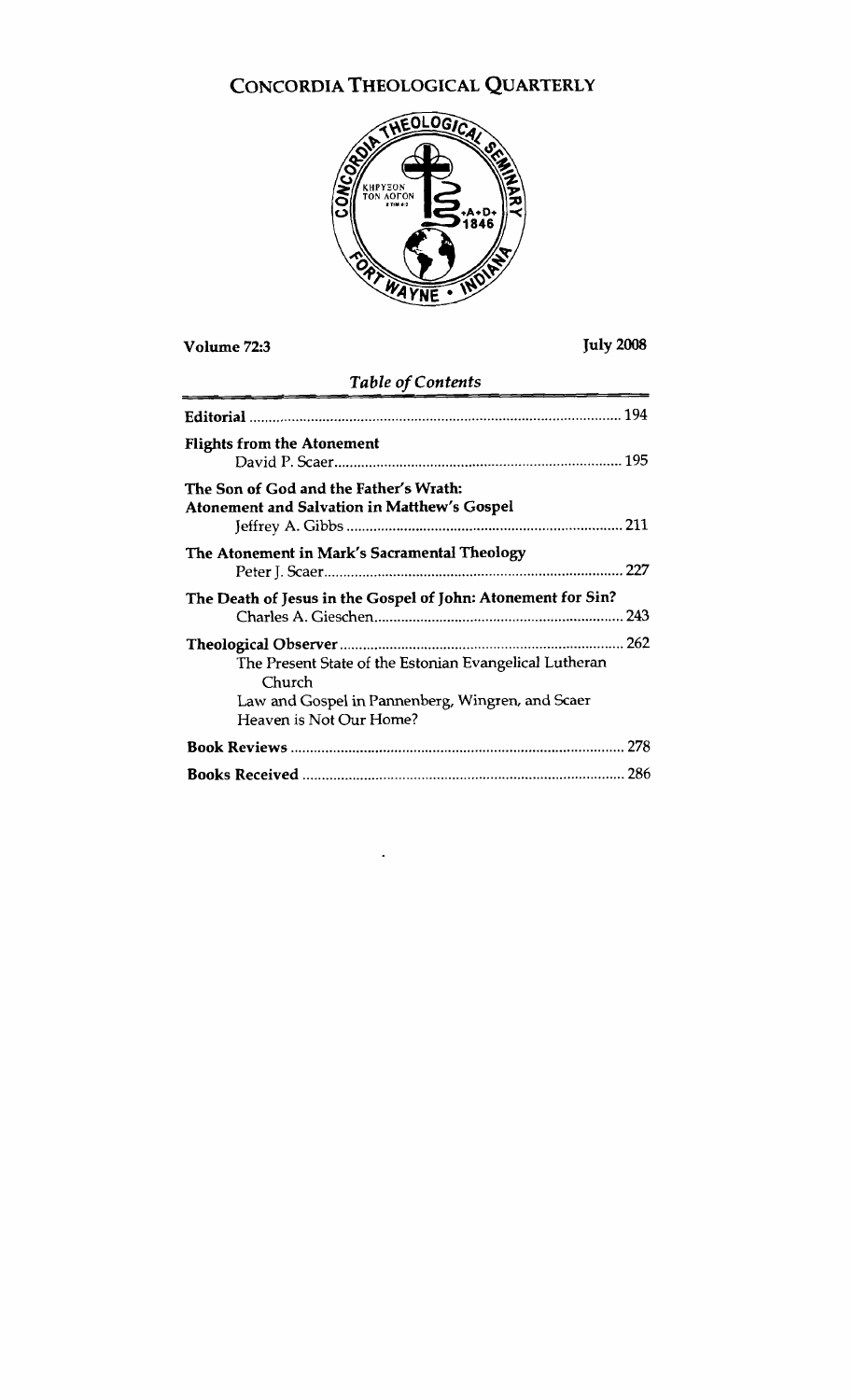## **The Death of Jesus as Atonement for Sin**

The teaching of Jesus' death as atonement for sin has received renewed attention recently in biblical and theological studies. Some of this attention has been in reaction to the omnipresent mantra of critical scholarship that such teaching was a later creation of the church in order to provide a more suitable interpretation of the death of Jesus. Both the Symposium on Exegetical Theology and the Symposium on the Lutheran Confessions at Fort Wayne, held in January 2008, took up the challenge of engaging this debate. The four articles in this issue were first delivered as papers during these symposia.

David Scaer addresses the tendency of Lutherans to see atonement as a doctrine easily separated from - and less important than - justification. He demonstrates the intimate interrelationship and interdependence of these doctrines as well as the current challenges being issued against a proclamation of the atonement that is faithful to the teaching of the Scriptures, especially of Jesus in the Gospels. The remaining three articles each focus on the atonement as proclaimed in the Gospels of Matthew, Mark, and John respectively. Jeffrey Gibbs, author of the recently published Concordia Commentary on Matthew 1-10, explores the variety of texts in which Matthew proclaims the atonement. In addition to his emphasis on Jesus' substitutionary role as the New Israel, Gibbs gives significant attention to showing how Matthew proclaims the death of Jesus as the eschatological visitation of the Father's divine wrath over all sin. The article by Peter Scaer introduces us to some of the modern debate and then focuses on the teaching of atonement in Mark. Not only does he review the traditional texts proclaiming atonement (especially Mark 10:45), but he also probes how Jesus (and subsequently Mark) use the Lord's Supper and Baptism in order to proclaim Jesus' death as atonement. My article addresses the challenge that the fourth evangelist does not understand Jesus' death as atonement for sin by demonstrating ways in which this Gospel proclaims atonement that are in concert with the more explicit atonement teaching in 1 John.

Debate about the atonement in our circles used to center around the legitimacy of proclaiming the atonement also according to the *Christus*  Victor model rather than strictly using the more familiar Anselmic model. Much more is at stake in the current debate. We hope these articles will help readers to ground their teaching of the death of Jesus as atonement for sin in the very Gospels that narrate our Lord's exemplary life lived and laid down in our stead to pay for the world's sin and conquer our foes, death and Satan.

> Charles A. Gieschen Associate Editor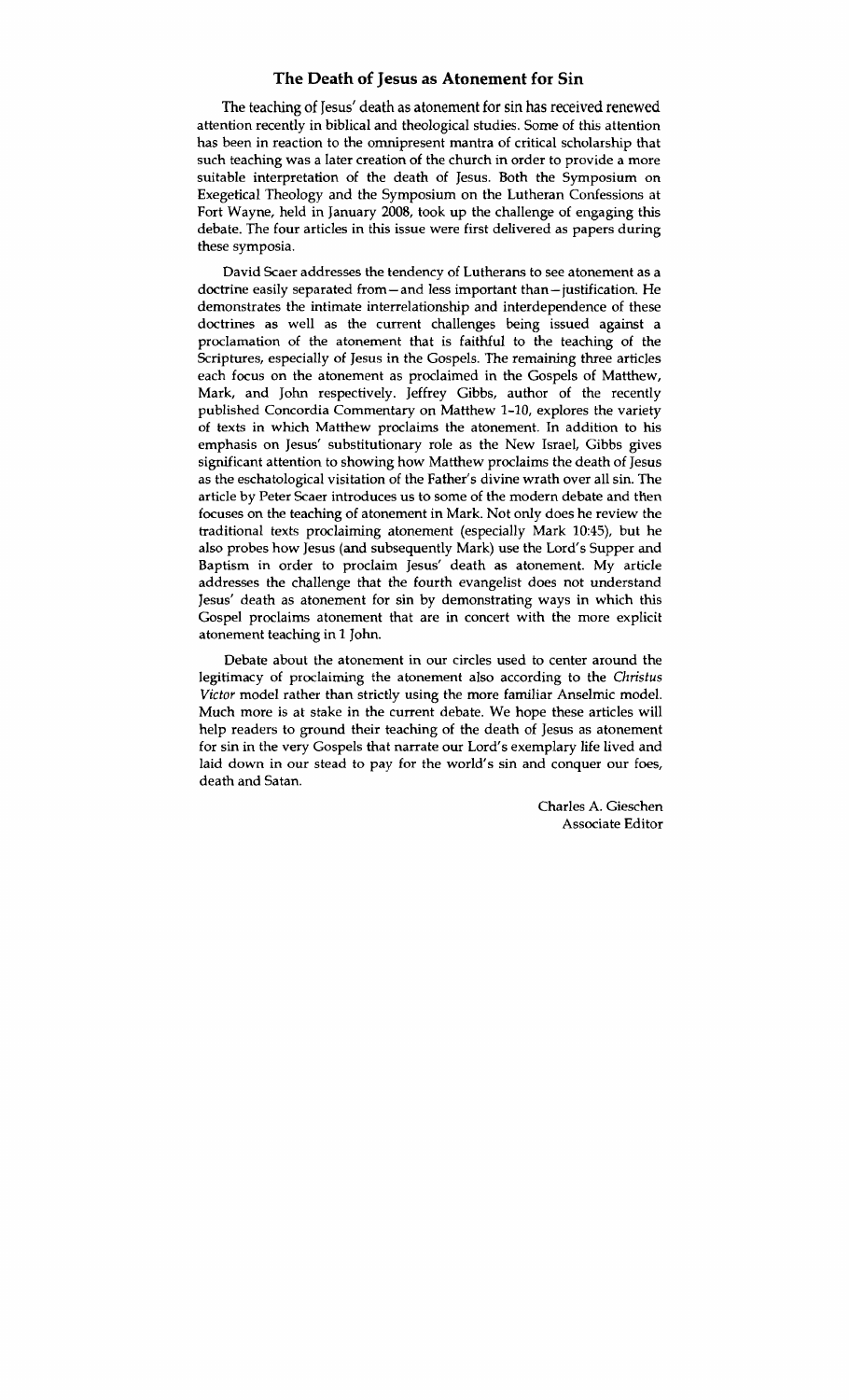## **The Atonement in Mark's Sacramental Theology**

## **Peter J. Scaer**

#### **I. Atonement: The Lay of the Land**

It was much simpler not that long ago. A seminarian taking an essay test on the atonement had only to remember the three A's: Anselm, Abelard, and Aulén. Abelard held to an exemplary view of the atonement, which rang hollow apart from Anselm's assertion that Christ's death actually paid for sin. Aulén's *Christus Victor* shook things up a little, trumpeting Christ's death as victory over sin, death, and the devil.<sup>1</sup> Now, quite frankly, it is a mess. Anselm is judged not simply inadequate, but anathema. As C. J. den Heyer, a professor of New Testament at the Theological University of the Reformed Churches, puts it, "How can the death of someone in a distant past mean salvation and redemption for me, living centuries later? This notion no longer inspires many people today, but rather provokes opposition."<sup>2</sup> While den Heyer is wrong to assume that Anselm's doctrine of the atonement no longer inspires, he is right about the opposition.

Feminist theologians have been in the vanguard of the insurgency. Joanne Carlson Brown and Rebecca Parker have contended that Anselmic atonement is the source of Christianity's supposed "oppressiveness" and promotes the idea of a "blood-thirsty God."3 They infamously declared that the atonement amounts to nothing short of divine child abuse. Rosemary Ruether systematized feminist thought, arguing that the traditional understanding of atonement promotes violence, not to mention the evils of patriarchy.4 Echoing the feminist critique, pacificist J. Denny Weaver expresses disdain for a view of atonement that depends on violence to provide satisfaction.5 Stephen Finlan notes that proponents of

J. Denny Weaver, *7'he Nonviolent Atonement* (Grand Rapids: Eerdmans, 2001).

Peter *J. Scaer is Assistant Professor of Exegetical Theology and Supervisor of the M.A. program at Concordia Theological Seminary, Fort Wayne, Indiana.* 

<sup>&</sup>lt;sup>1</sup> Gustaf Aulén, *Christus Victor: An Historical Study of the Three Main Types of the Atonement,* trans. A. *G.* Hebert (London: SPCK, 1950).

**<sup>2</sup>**C. J. den Heyer, *Jesus and the Doctrine of the Atonement,* trans. John Bowden (Harrisburg: Trinity Press International, 1998), 132.

**<sup>3</sup>**Joanne Carlson Brown and Rebecca Parker, "For God *So* Loved the World?" in *Christianity, Patriarchy, and Abuse: A Feminist Critique, ed. Joanne Carlson Brown and* Carole R. Bohn (New York: Pilgrim Press, 1989), 1-30.

*See,* for instance, Rosemary Radford Ruether, *Women and Redemption: A 771eological History* (Minneapolis: Fortress Press, 1998).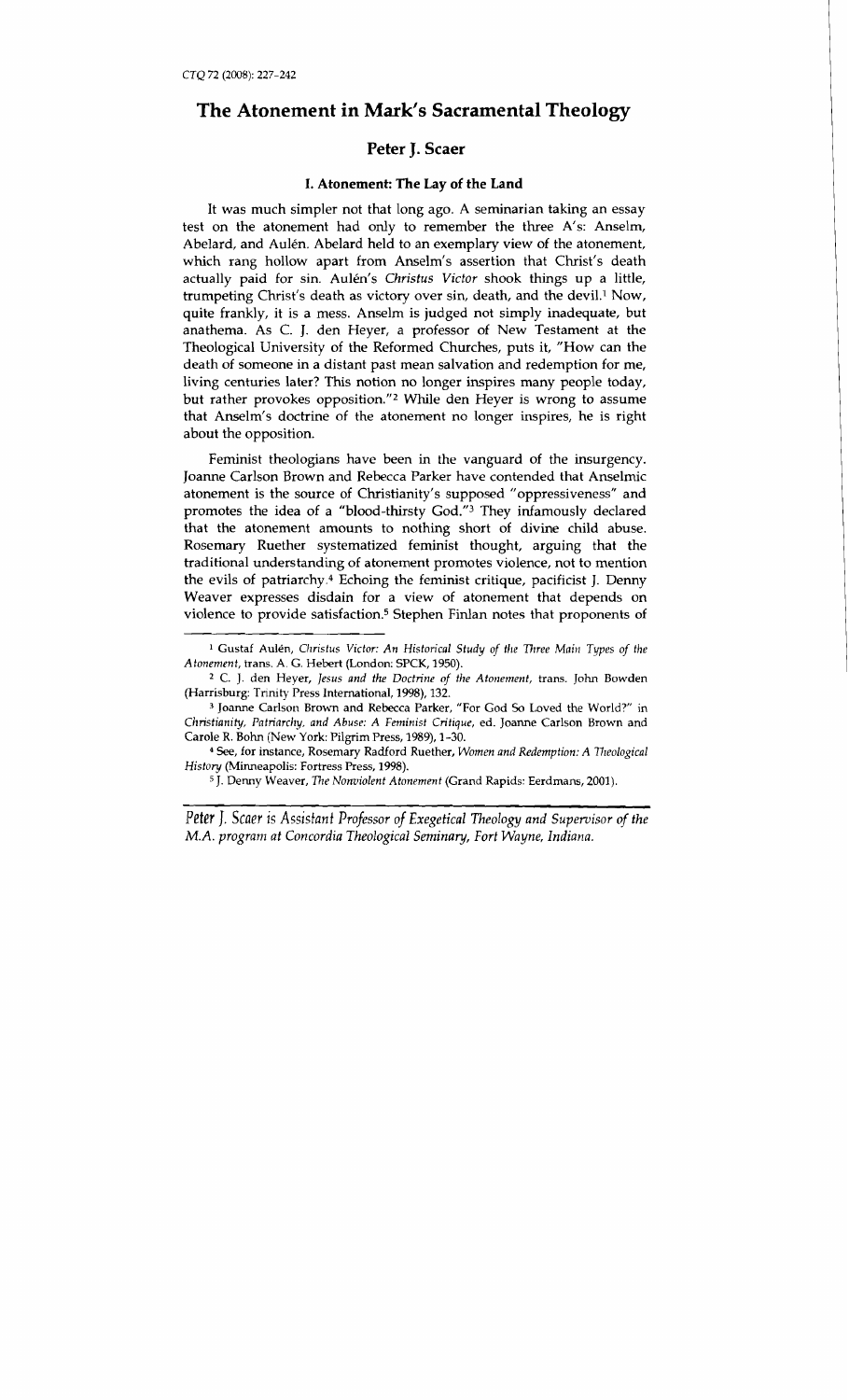Liberation Theology, Womanist Theology, and Black Theology have all weighed in against the traditional atonement.<sup> $6$ </sup> He proceeds to summarize the objections, noting that the Anselmic atonement is "primitive," "superstitious," "destructive of monotheism," and, for good measure, a "font of anti-Semitism."<sup>7</sup> The very necessity of Christ's death is questioned. As Finlan bluntly puts it, Jesus "did *not* think that it was God's will that he should be murdered."s

It has to be added, however, that the doctrine is attacked not only on the fringes. Consider the promisingly titled book *Recovering the Scandal of the Cross,* published by the hardly-radical Intervarsity Press. In it Joel Green and Mark Baker proclaim that the cross is "the defining symbol of the Christian faith."9 In an ecclesiastical culture of prosperity theology, with both Mormonism and Islam on the rise, such attention to the cross is refreshing. Green and Baker helpfully speak of the manifold ways in which the death of Christ may be articulated. Abelard is credited for championing the exemplary atonement and Aulen for *Christus Victor.* The authors go further and show how developing Christianity in Japan has emphasized the way in which Jesus' death provides salvation from shame. Other more obscure models of atonement likewise receive positive attention. One view, however, is singled out for extensive criticism: namely, that sin incurs a debt or penalty that must be paid and that Christ pays this debt, on behalf of humanity, to the Father.

What is wrong with the Anselmic view? First, we should know that it is medieval, which is code in modem scholarship for backwards. Second, we should be aware that it is a Westem idea, which in scholarship is a synonym for shallow, hierarchical, and possibly imperialistic. Third, substitutionary atonement is based on a judicial model that is supposedly specific to our culture. Christian missionaries, we are told, have discovered "huge populations of our world for whom guilt is a nonissue." $10$  Fourth, Anselmic atonement promotes patriarchy, which, of course, is cruel by nature and a stepping stone to the "legitimation of unjust human suffering or the idealization of the victim."" Finally, as we know, sin is not our fault.

<sup>&</sup>lt;sup>6</sup> Stephen Finlan, *Problems with Atonement: The Origins of, and Controversy about, the Atonenlent Doctrine* **(Collegeville,** MN: **Liturgical Press,** 2005).

**<sup>7</sup> Finlan,** *Problems with Atonement,* **106,108,116.** 

**<sup>8</sup>Finlan,** *Problems with Atonement,* **109 (emphasis original).** 

**<sup>9</sup>Joel** 8. **Green and Mark D. Baker,** *Recovering the Scandal of the Cross: Atonement in New Testament and Contemporary Texts (Downers Grove, IL: lnterVarsity Press, 2000).* 

<sup>&</sup>lt;sup>10</sup> Green and Baker, *Recovering the Scandal of the Cross*, 29. The idea of making guilt **an issue by preaching the law does not seem to have occurred to the authors.** 

**<sup>11</sup> Green and Baker,** *Recoziering the Scandal of the Cross,* **30.**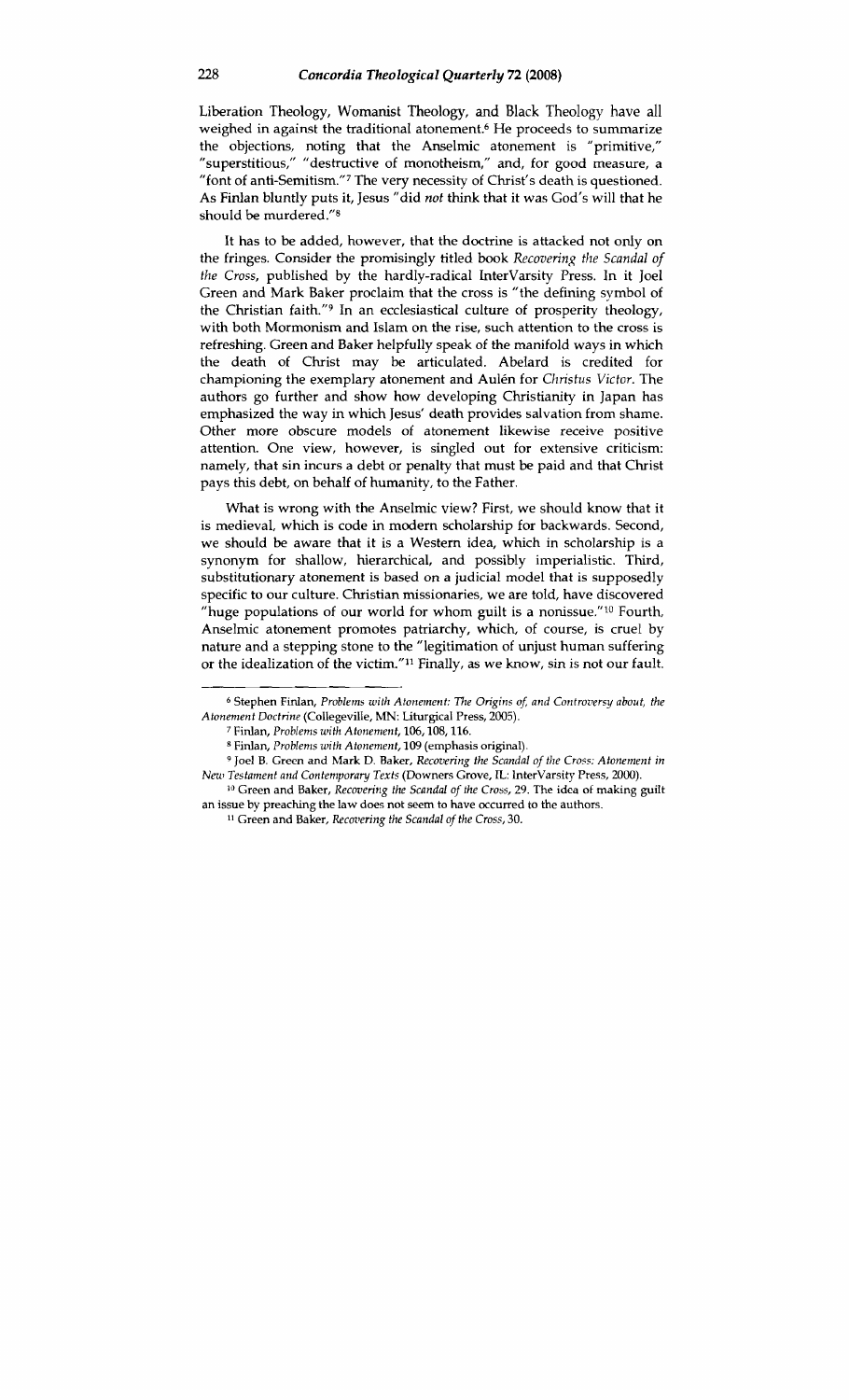Under-represented groups cannot be accused of sin, for they are oppressed. The rest of us can blame our families, genetics, and society at large.<sup>12</sup> Moreover, as if we have not heard this before, we are told that by placing our guilt on Jesus there will be no basis for moral behavior.13 So, Green and Baker paradoxically tell us that we are not to blame for our sin, while simultaneously encouraging us to take responsibility for our actions.

Now, all of these attacks on the Anselmic view may be lumped together, however inelegantly, as attacks by the left in its desire to mitigate the place of human culpability. I am reminded of a now three-decade old Monty Python skit, in which the arrested thief defends himself, saying, "I'm not to blame. It's society's fault." At which the police respond, "OK then. Arrest society."

#### Light from the East?

It seems to me that another related challenge to the notion of substitutionary atonement comes not from the liberal West but from the ecclesiastical East. In his work *Light from the Christian East,* James Payton informs us that the Eastern church has not focused on such Western notions as "the justice of God, the question of humankind's guilt, the necessity of satisfaction, payment of debts, being justified, standing before God in his court and the like."l4 As Payton notes, many in the Eastern tradition are wont to say that the real problem facing humanity is not sin, but death, and that the real goal of the Christian life is not forgiveness, but life in God, or some form of divinization. This divinization occurs primarily through the sacraments, where the Christian is healed and brought closer to God. The Eastern Orthodox John 3:16 might very well be **2** Peter 1:4, which speaks of us becoming "participants of the divine nature." This passage has signal appeal for those longing for a fuller sacramental understanding of the Christian life. There is something to learn here. On the other hand, topics such as the justice of God, humankind's guilt, the necessity of satisfaction, payment of debts, being justified, and standing before God in his court are also thoroughly biblical. Some of us might also want to add that while life with God is the ultimate goal, death is not the ultimate problem, but more precisely the fruit of a tree, which has sin as its root. Without the justice of the cross, the devil's accusation stands, as does the unpaid sin which prevents full communion with God.

**<sup>&#</sup>x27;2** Green and Baker, *Recovering the Scandal of the Cross, 29.* 

**<sup>13</sup>**Green and Baker, *Recovering the Scandal of the Cross,* 31.

<sup>&</sup>lt;sup>14</sup> James R. Payton, *Light from the Christian East: An Introduction to the Orthodox Tradition* (Downers Grove, *IL:* IVP Academic, 2007), 121.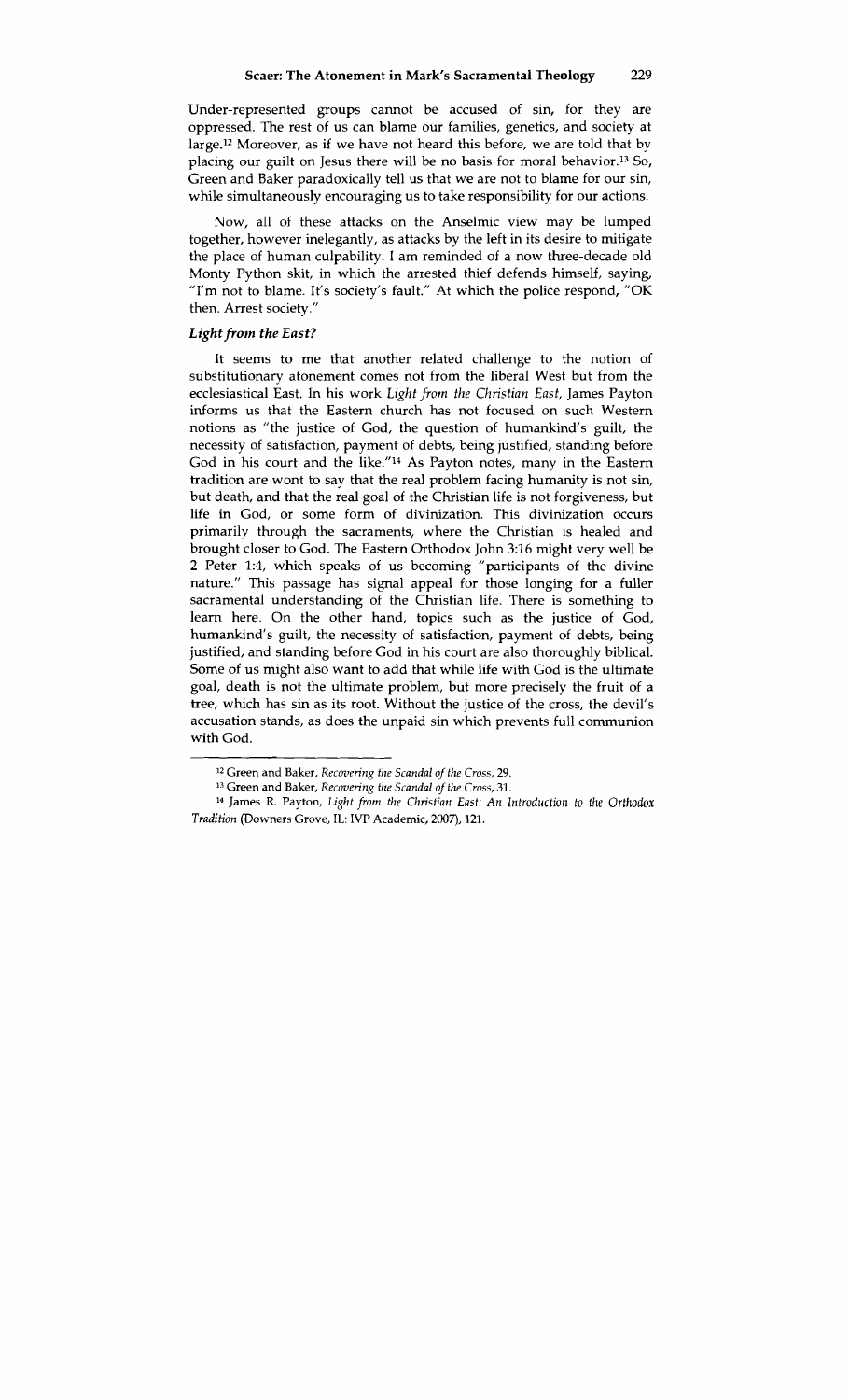#### *Uneasy Allies*

To their credit, many of the strongest proponents of the Anselmic model of atonement are often traditional Evangelicals and Calvinists. In recent years, works by David Peterson,<sup>15</sup> Robert Letham,<sup>16</sup> Thomas Schreiner,<sup>17</sup> Roger Nicole,<sup>18</sup> J. I. Packer,<sup>19</sup> and others have provided welcome ammunition in the battle to defend the traditional doctrine of the atonement.

Yet, for Lutherans a sense of unease remains. Robert Letham, for instance, has written the largely excellent book The Work of Christ. In it, he provides a sturdy biblical defense of penal substitution: namely the doctrine that Christ has paid for the penalty of sin on the cross. What follows though is an appendix on "The Intent of the Atonement"<sup>20</sup> in which he frets that the idea that Christ died for all will lead to universalism. Some idea of limited atonement is necessary, lest we think that God's work is not efficacious. Likewise, J. Ramsey Michaels argues for the idea of a limited, or as he puts it, "definite atonement."21 Thus, the idea that "Jesus died for everyone indiscriminately" is avoided.<sup>22</sup> Such authors aim to make salvation and atonement co-terminous. The Reformed view that Christ died efficaciously for the elect alone is meant to safeguard monergism and the atonement's efficacy. As Sinclair Ferguson asks, "For if Christ's atonement was made for someone who was never saved by it,

<sup>15</sup>David Petersen, ed., *Where Wrath and Mercy Meet: Proclaiming the Atonement Today, Papersfrom the Fourth Oak Hill College Annual School of n~eology* (Carlisle, *UK,* and Waynesboro, GA: Paternoster Press, 2001).<br><sup>16</sup> Robert Letham, *The Work of Christ* (Downers Grove, IL: InterVarsity Press, 1993).

<sup>&</sup>lt;sup>17</sup> Thomas R. Schreiner, "Penal Substitution View," in *The Nature of the Atonement: Four Views,* ed. James Beilby and Paul R. Eddy (Downers Grove, 1L: IVP Academic, 2006), 67-116.

**<sup>18</sup>**Roger R. Nicole, Charles E. Hill, and Frank A. James, eds., *The Gloy of the Atonement: Biblical, Historical and Practical Perspectives, Essays in Honor of Roger Nicole*  (Downers Grove, IL: InterVarsity Press, 2004).

**<sup>&#</sup>x27;9** J. I. Packer, *Celebrating the Saving Work of God* (Carlisle, *UK:* Paternoster Press, 1998).

**<sup>20</sup>**Letham, *The Work of Christ,* 225-247.

**<sup>21</sup>***J.* Ramsey Michaels, "Atonement in John's Gospel and Epistles: 'The Lamb of God Who Takes Away the Sin of the World,"' in Nicole, Hill, and James, *The Gloy of the Atonement,* 106; see also Raymond A. Blacketer, "Definite Atonement in Historical Perspective," in Nicole, Hill, and James, *The Gloy of the Atonement,* 304-323. " Michaels, "Atonement in John's Gospel and Epistles," 117.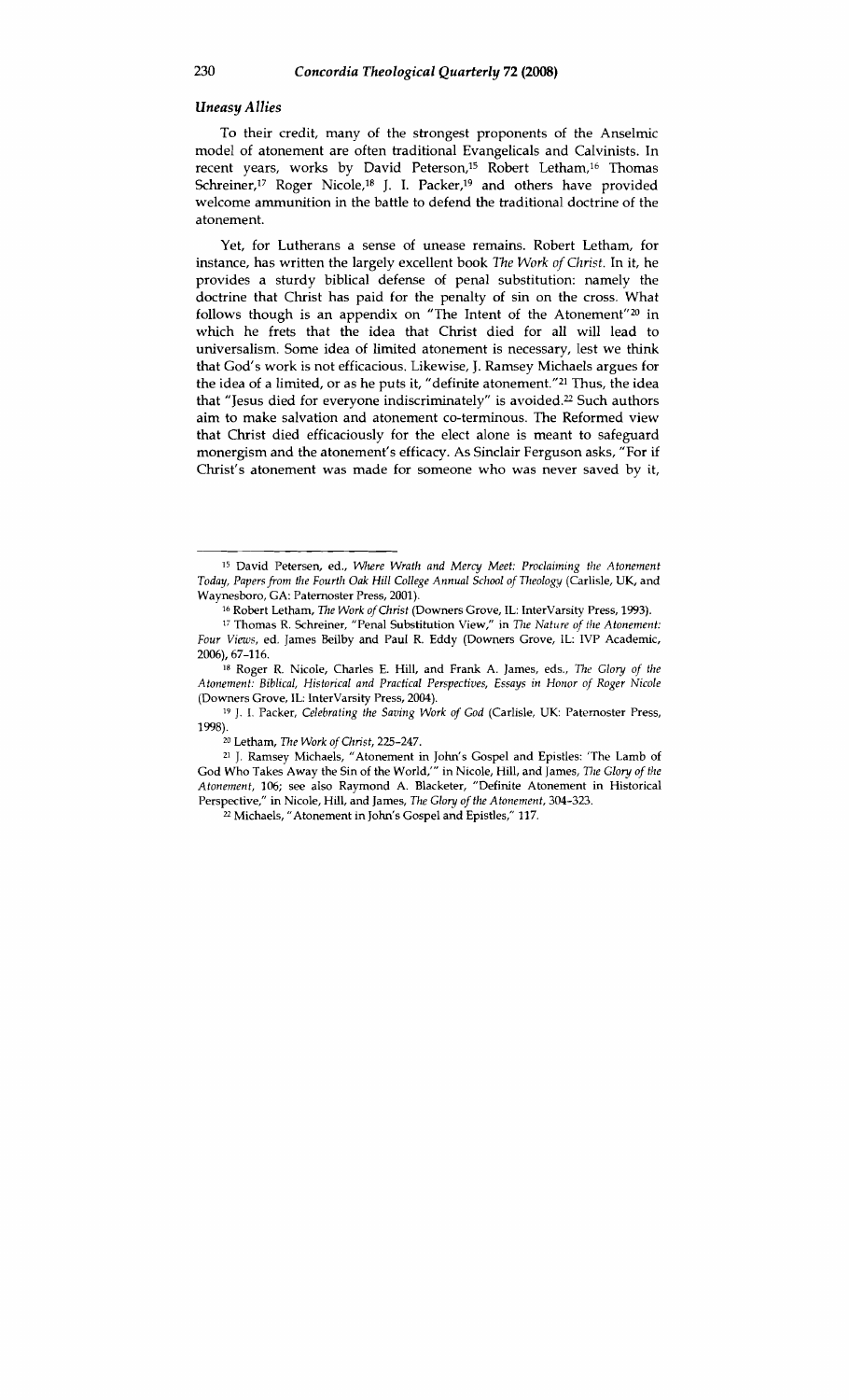how can I look to it with confidence that I will be saved by his precious b100d?"23

This puts Lutherans in a bit of a quandary. We want, in the strongest way, to proclaim the guilt of sin and necessity of payment. With our Evangelical and Reformed friends, we want to say that Christ's death actually accomplished something. What we do not want is to lose the doctrines of universal atonement and objective justification: the belief that by the death of Christ, God is reconciled to the whole world. The God of limited or "definite" atonement is not a God at peace with humanity, or at least not with all of humanity. In fact, one might argue, he looks not unlike the caricature of the God portrayed by those who rail against the Anselmic atonement. Yes, such a God may be glorious, but is he all-loving? Thus, Lutherans may well lean on Reformed scholarship but are understandably wary of where they may fall.

#### *The Sacraments and Atonement?*

The next question is whether there can be any real intersection between sacramental and atonement theology. Does a strong sacramental theology militate against a strong doctrine of the atonement? **Or,** do the sacraments necessarily lead us to a more therapeutic understanding of salvation at odds with substitutionary atonement? Many of those who promote sacramental theology downplay or disavow Anselm. On the other hand, the most prominent defenders of the doctrine often have little to say about sacramental theology. Or worse, some pit sacramental theology against a true understanding of the gospel.<sup>24</sup>

What I think needs to be established, or at least explored, is the relationship between the atonement and sacramental theology. One place to begin may be the Gospel of Mark.

#### *The Gospels within the Debate over the Atonement*

The debate over the doctrine of the atonement is wide-ranging, covering most of the canon of Scripture, from the meaning of the Exodus, the Levitical sacrifices, and the Suffering Servant, to the translation of

**<sup>23</sup>Sinclair 8. Ferguson, "Preaching the Atonement," in Nicole, Hill, and James, 7k**  *Glory of the Atonement, 439.* " **Such is the case, perhaps, with** *Where Wrath and Mercy Meet, in* **which** *Alan* **Stibbs** 

**adds a two-page epilogue on the sacraments, mentioning in passing "the unworthy practice of infant baptism." See "Appendix: Justification** by **Faith: The Reimtatement of the Doctrine Today," in Petersen, Where** *Wrath and Mercy Meet, 173.*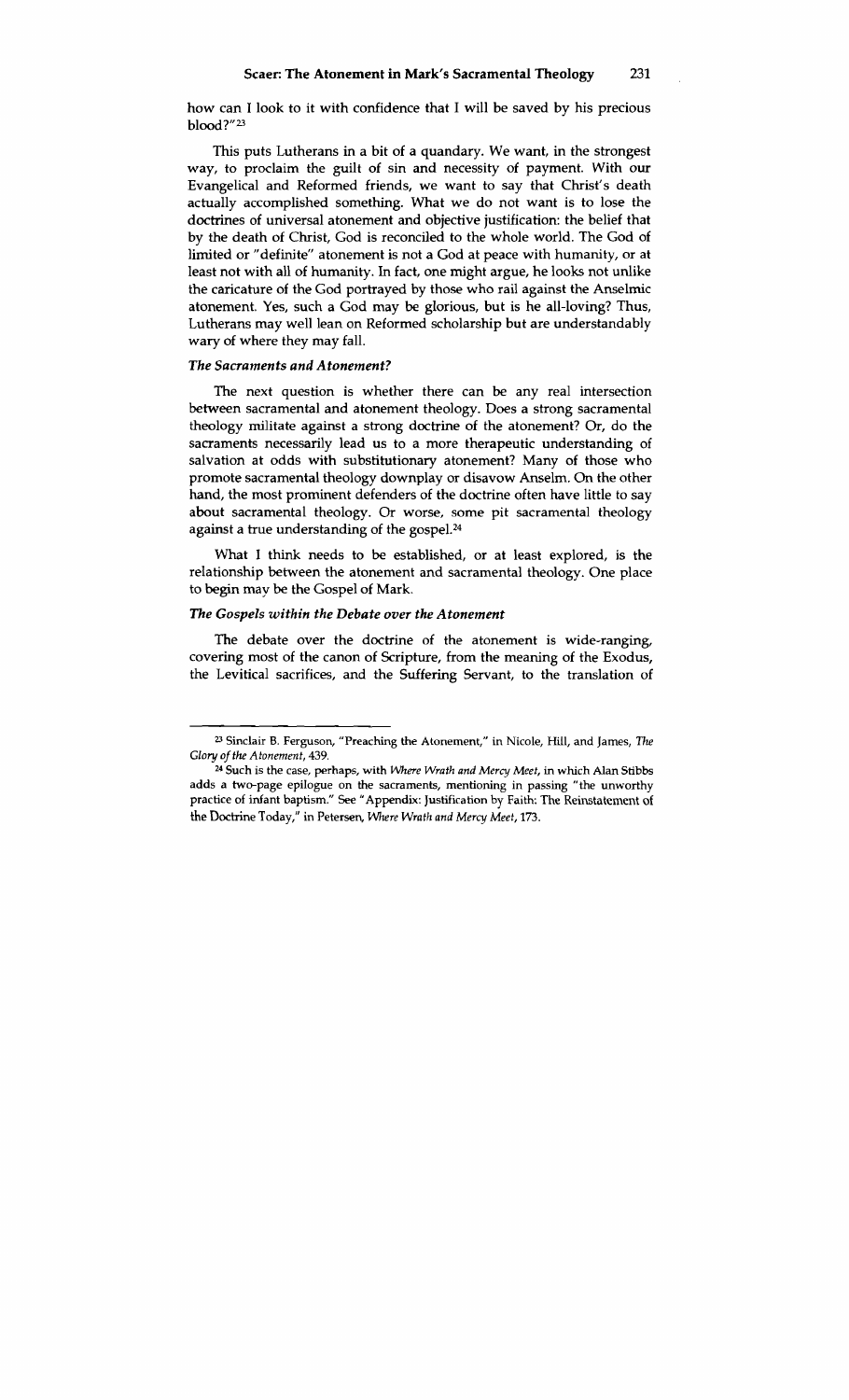$i\lambda\alpha\sigma\eta\omega\omega$  in Romans 3:25 and the role of Christ's priesthood in the Letter to the Hebrews.

Given their centrality to the Christian story, less attention has been paid to the Gospels than one might expect. Most New Testament atonement discussions center first on Paul and then proceed to the Gospels. Martin Hengel, in his marvelous little work *The Atonement: The Origins of the Doctrine in the New Testament, notes that the kind of* atonement formulae found in the Pauline epistles "retreat into the background in the synoptic tradition."25 In this view, Paul writes the definitive theology which is then given biographical background by the evangelists. There is, however, another way to think about it. That is, the Gospels represent the very heart of the atonement and are Scripture's purest expression of a God who is truly at one with humanity in Christ.

#### **11. The Meaning of Christ's Death in Mark**

Some argue that Mark is not the best Gospel for seeing the fullness of the atonement. The second evangelist lacks much of our Lord's teaching ministry. He omits the Lord's Prayer and, therefore, the petition "Forgive us our debts" (Matt 6:12). Likewise, he does not include the parable of the unforgiving servant (Matt 18:21-35). These and other texts would be useful in explaining sin as a debt that must be paid. When it comes to the atonement, one is tempted to agree with C. J. den Heyer who comments that the evangelist Mark "offers relatively few new perspectives on the suffering and death of Jesus."26

On the other hand, Christ's death is the pivot of Mark's entire Gospel. Strikingly, Mark, excluding the later additions by transmitters of the text, omits resurrection appearances and leaves us only with an empty tomb. Furthermore, no human being declares Jesus to be God's Son until the crucifixion. As Ernest Best aptly puts it, "The death of Jesus broods over the entire G0spe1."2~ As such, Jesus' atoning death takes center stage in the Markan drama.

#### *Christ's Death is Necessary*

Some strangely argue that Christ's death was not necessary. As Stephen Finlan writes, "Jesus did not come to earth in order to be murdered. He tried to lead his people into a new age of spiritual murdered. He tried to lead his people into a new age of spiritual

<sup>&</sup>lt;sup>25</sup> Martin Hengel, *The Atonement: The Origins of the Doctrine in the New Testament* (Philadelphia: Fortress Press, 1981), **34.** 

*<sup>26</sup>*Den Heyer, *Jesus* and *the Doctrine of the Atonement,* 80.

*<sup>27</sup>* Ernest Best, *Mark: The Gospel as Story* (Edinburgh: T&T Clark, 1983), 66.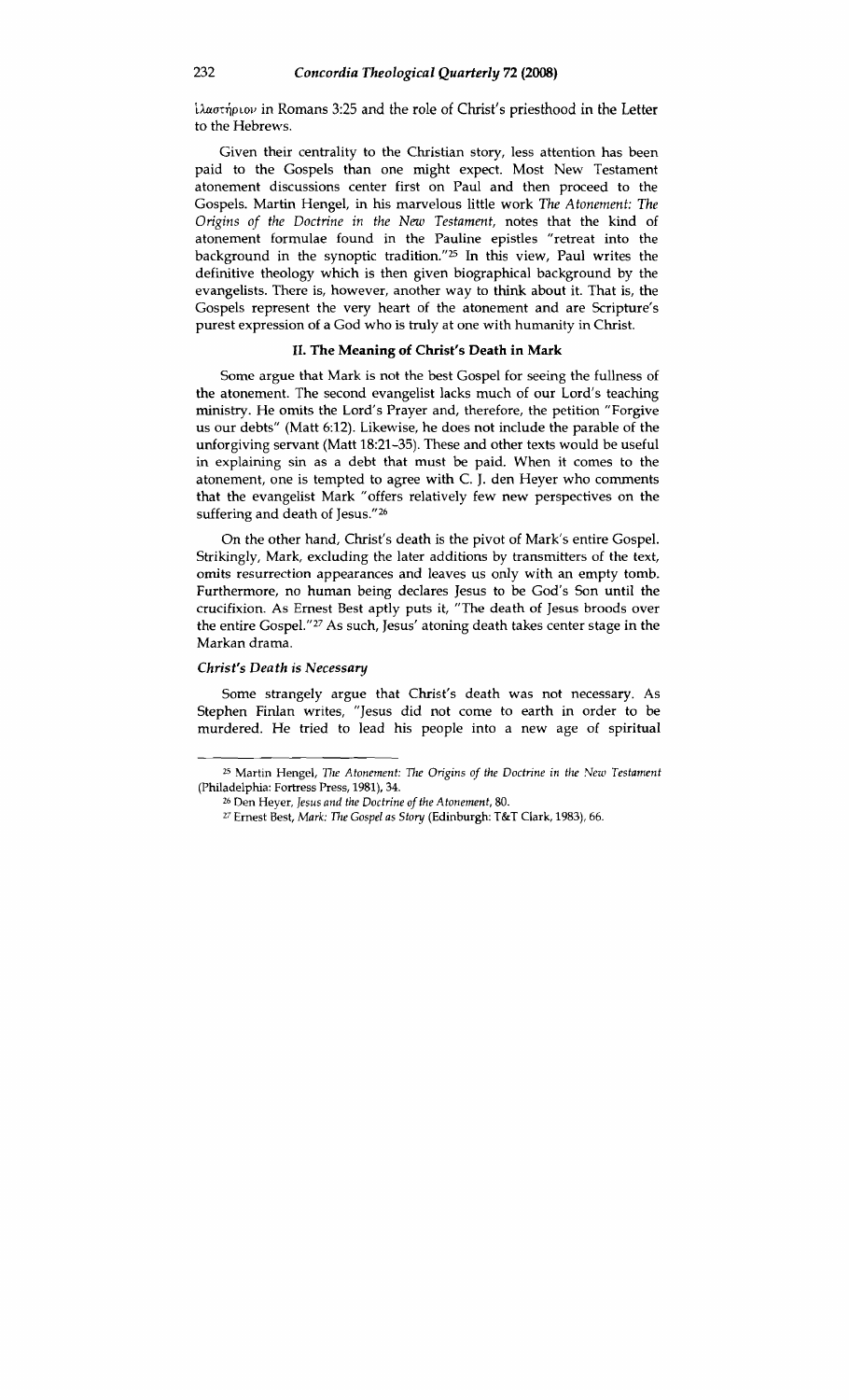illumination, which would have followed upon acceptance of his revelation."28 Against such a blatant misreading are numerous Markan passages based on our Lord's own teaching. As Mark writes, "And with boldness he [Jesus] began preaching the word" (Mark 8:32). What word? The word of the cross. Mark writes, "And he began to teach them that the Son of Man must suffer many things and be rejected by the elders, chief priests, and teachers of the law, and be killed, and after three days rise again" (Mark 8:31). This theme of necessity is repeated in Jesus' passion predictions in Mark 9:31 and 10:33-34, where Jesus again speaks of the inevitability of his death. What is more, the basis for the necessity of Christ's death is found in God's will, as expressed in the Scriptures. In Mark 9:12, Jesus interprets his death in this way: "It is written of the Son of Man that he should suffer many things and be treated with contempt." Again, at the Supper, Jesus says that "The Son of Man goes as it is written of him" (Mark 14:21). Yet again, as he is being arrested, he says, "Let the Scriptures be fulfilled" (Mark 14:49). Thus, Jesus describes his own death as necessitated by the Scriptures and, therefore, by God himself. Though Jesus prays that the cup may pass from him, he nevertheless proceeds to drink the cup of suffering, in accordance with the will of his Father (Mark 14:32-42). Of course, to say that Jesus' death was necessary does not then define the exact nature of that necessity.

### Christ's Death as Example, Victory, and Ransom

Abelard could have very well drawn upon Mark in asserting Jesus' death as exemplary. When speaking of his death, Jesus offers himself as a model for the Christian life: "You know that those who are considered rulers of the Gentiles lord it over them, and their great ones exercise authority over them. But it shall not be among you. But whoever would be great among you must be your servant, and whoever would be first among you must be slave of all" (Mark 10:43-44). True disciples are called upon to follow the example of our Lord who "came not to be served, but to serve" (Mark 10:45).

Still, the exemplary nature of Christ's death hardly exhausts its meaning. As others have remarked, for his death to be exemplary it must also have purpose. Roger Nicole puts it well when he writes:

Yet for any action to be truly exemplary, it is necessary that it have an appropriate motivation. If I should die in attempting to save a drowning child, my action may be judged heroic and exemplary. But if I thrust

<sup>- --</sup>  2 Finlan, Problems **with** *Atonement,* **110.**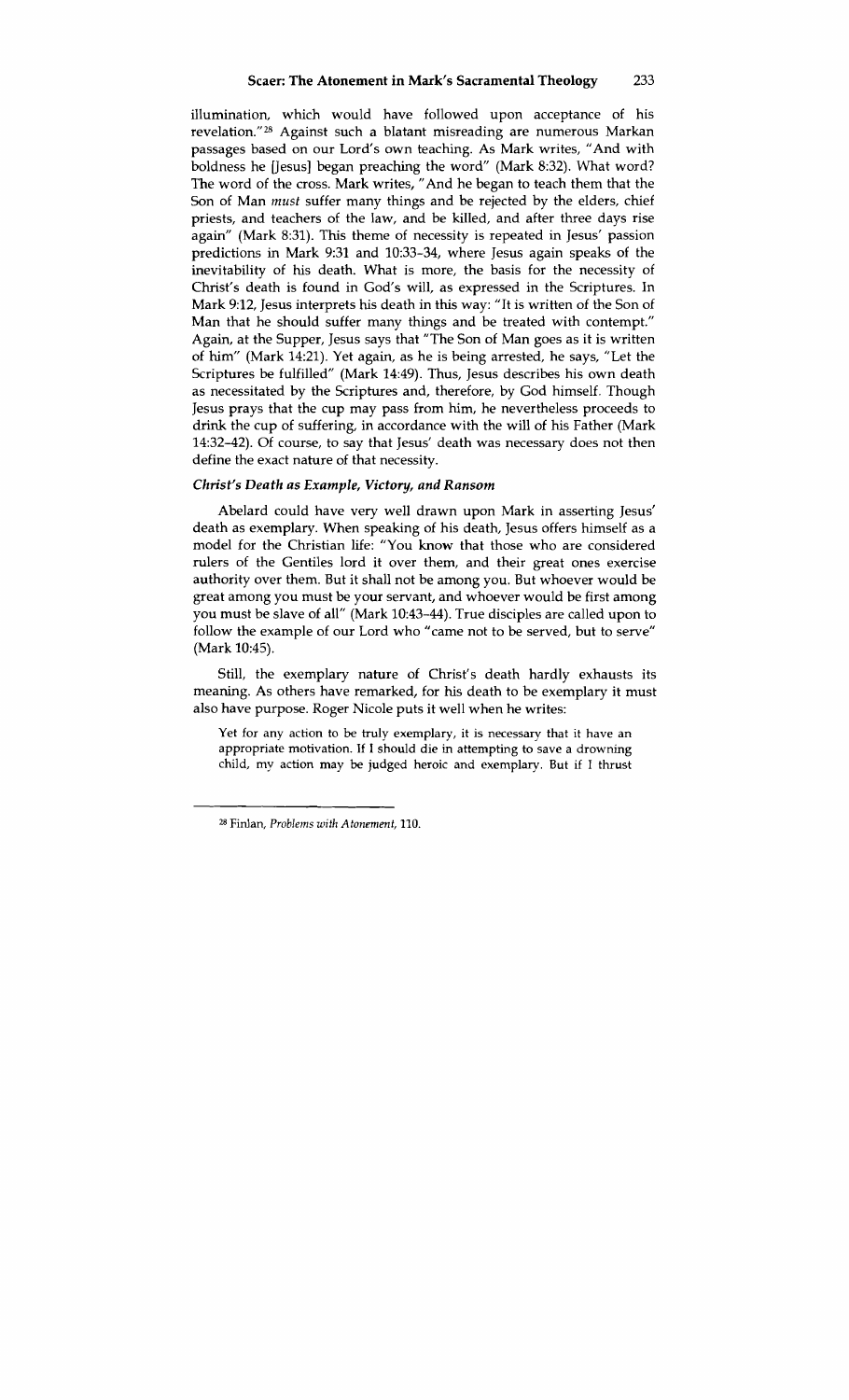myself in the water to give an example to those present, my act will be seen as insane and far from a paragon of virtue. **29** 

Accordingly, after describing his death as exemplary, our Lord then offers the *locus classicus* for the atonement: "The Son of Man has come . . . to give his life as a ransom for the many" (Mark 10:45; cf. Matt 20:28). First, as a matter of housekeeping, we should not think of "many" in such a way that we say that Christ's ransom is for many but not for others. As James Edwards notes, "In Semitic grammar, 'the many' normally stands for totality, all."<sup>30</sup> This Markan and Matthean passage has a close parallel in 1 Timothy 2:6, where Paul writes that Christ "gave himself as a ransom for all." In Romans 5, just as Adam's sin results in the judgment and death for the masses (i.e., all humankind), so also Christ's act of obedience has a positive effect for the masses (i.e., all humankind). Thus, in Mark 10:45, we do well to say that Christ died for the masses, among whom we are all numbered.

In what way is our Lord's death salvific? In Mark 10:45, Jesus describes his death as a λύτρον, which may be translated as "ransom" or "redemption." As many have noted, the term  $\lambda$ útpov is an echo of the Exodus story, where the Lord redeems his people Israel out of the bondage of slavery. For instance, in Exodus 6:6 the Lord says to Moses, "I will redeem you with an outstretched arm and with mighty acts of judgment." This is the same way the term is used in Luke's Benedictus, where Zechariah sings, "Praise be the Lord, the God of Israel, because he has come and made a redemption  $[\lambda \nu \nu \nu]$  for his people" (Luke 1:68).

Yet, a number of scholars have cautioned that this supposed metaphor should not be pressed beyond its limits.<sup>31</sup> In Exodus, the Lord redeems with his arm and by his mighty acts. Thus, God redeems not with payment but power. When Christ speaks of his death as a redemption, he evokes memories of deliverance from pharaoh and proclaims his own victory over sin, death, and the devil. Thus, our Lord proclaims himself *Christus Victor.*  Score one for Aulen.

Yet, while the *Christus Victor* theme is present, it does not tell the whole story. Even as the death of Jesus broods over the Gospels, so also death broods over the Exodus. The children of Israel were not only

**<sup>29</sup>**Roger Nicole, "Postscript on Penal Substitution," in Nicole, Hill, and James, **Tlw**  *Glory of the Atonement,* **447.** " James R. Edwards, The *Gospel According to Mark* (Grand Rapids: Eerdmans, **2002),** 

**<sup>327.</sup>** 

**<sup>3&#</sup>x27;** See, for instance, J. Louis Martyn, *Galatians:* A New *Translation with Introduction and Commentary,* Anchor Bible **33A** (New York: Doubleday, 1997), **317.**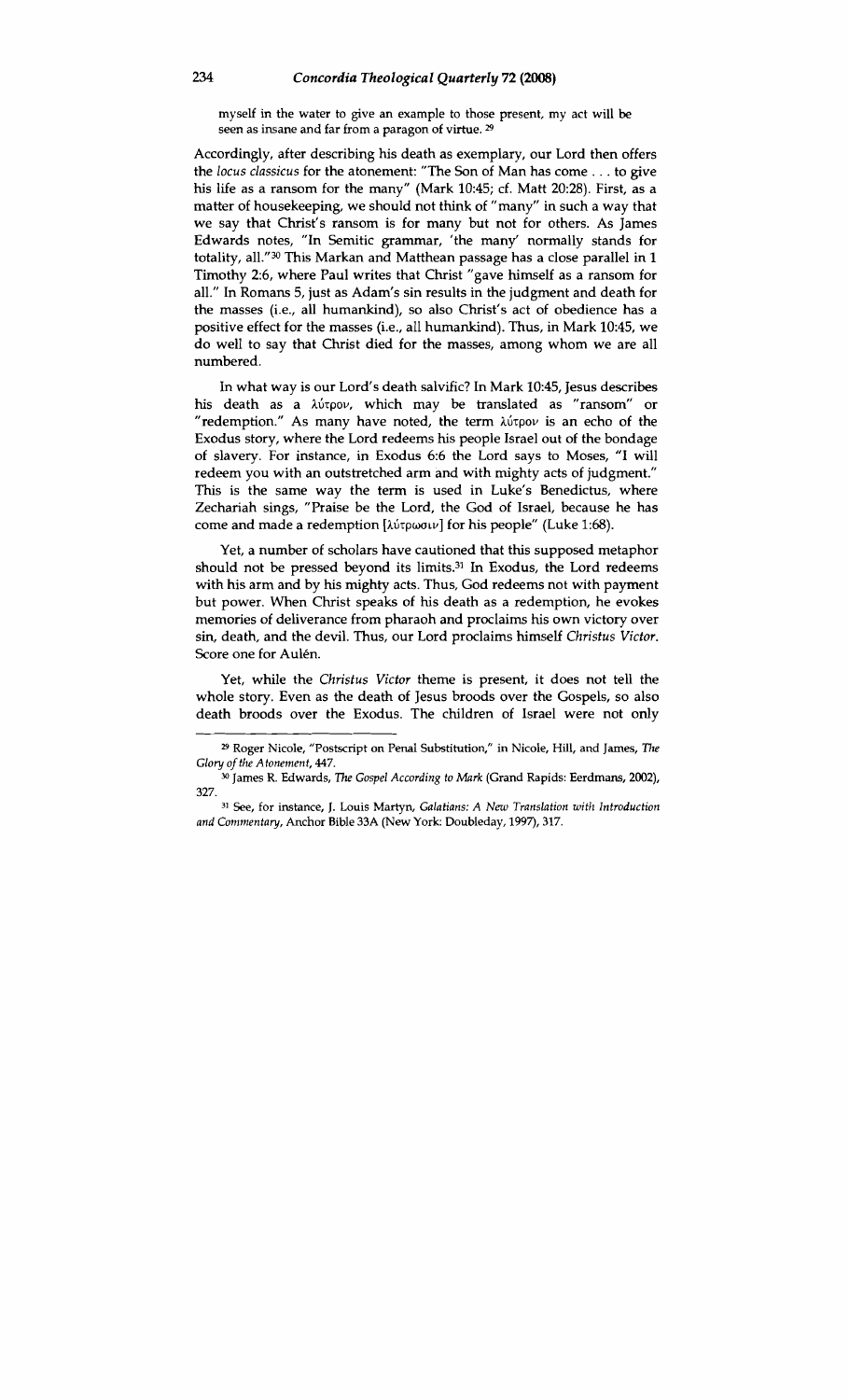redeemed out of Egypt, but they were also saved from the destruction of the firstborn. This came at a price: namely, the blood of the Passover lamb. Those whose doors were not marked by the lamb's blood lost their firstborn to death. It is significant, therefore, that each of the Gospels, Mark included, frames Christ's death within the Passover tradition (Mark 14:l). Mark pictures Jesus' death in terms of the sacrifice of the Passover lamb (Mark 14:12). Christ is the first-born, the spotless lamb whose blood is shed so that we may escape death.

Further, we would do well to consider the work of Simon Gathercole who has shown that the term  $\lambda$  *u* for *is* also found within the legal framework of Exodus (LXX).32 Particularly, he points to passages such as Exodus 21:29-30 where Moses lays down this law: "But if the ox has been accustomed to gore in the past, and its owner has been warned but has not kept it in, and it kills a man or a woman, the ox shall be stoned, and its owner also shall be put to death." The owner may avoid the death penalty, notes the Lawgiver. "However, if payment is demanded, the owner shall give a ransom **[iirpa]** for his life, whatever is demanded." Thus, within the immediate context of Exodus, the term "ransom" cannot be used simply as a metaphor for salvation or liberation because it implies that a definite price must be paid for that freedom. Thus, the term "ransom" carries with it the idea of exchange or bartering.

Many have also noted that Mark 10:45 strongly echoes Isaiah 53.33 By offering to give his life, Christ identifies himself as the Suffering Servant, the one who will bear the iniquities of others and carry "the sin" of many with the result that "many" will be accounted righteous (Isa  $53:11-12$ ). R. T. France aptly concludes, "This accumulation of verbal echoes of Is. 53:lO-12 is compelling in itself, and it is the more so when it is recognised that the whole thrust of Is. 53 is to present the servant as one who suffers and dies for the redemption of the people, whose life is offered as substitute for guilt."<sup>34</sup> France astutely observes that it would be hard to offer a better summary of Isaiah 53 than Jesus' own words, "The Son of Man came to give his life as a ransom for many" (Mark 10:45).<sup>35</sup>

**<sup>32</sup>**Simon J. Gathercole, "The Cross and Substitutionary Atonement," *Scottish Bulletin of Evangelicnl 7heology* 21 (2003): 152-165.

**<sup>33</sup>**See R. T. France, *rile Gospel of Mark: A Commentary on the Greek Text,* The New International Greek Testament Commentary (Grand Rapids: Eerdmans; Carlisle, UK:

<sup>&</sup>lt;sup>34</sup> France, The Gospel of Mark, 420.

<sup>&</sup>lt;sup>35</sup> France, *The Gospel of Mark*, 420-421.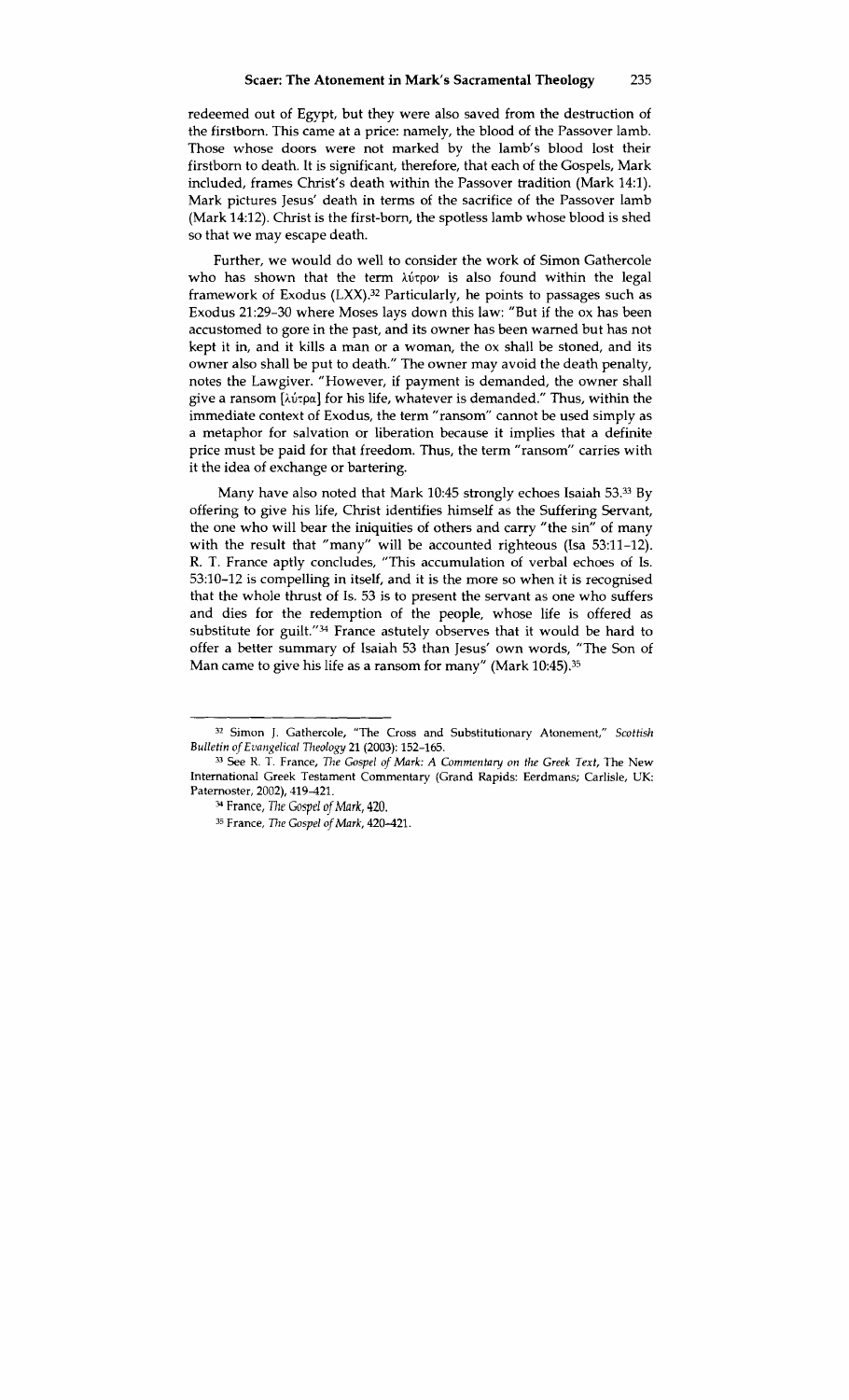In sum, Abelard, Aulén, and Anselm can all be supported by Mark 10:45, not as competing themes of atonement but complementary ones. Without including an Anselmic understanding of Jesus' death in the mix of interpreting Mark, the exemplary nature of the atonement is lost, as is the victory over death.

#### **111.** Jesus Describes the Atonement Sacramentally

What has not been such a prominent part of the atonement discussion is the relationship between the atonement and the sacraments. This, I think, is crucial. Atonement, after all, has to do with reconciliation. What can atonement mean if God does not come in touch and stay in touch with his creation? Without incarnation, atonement is a theory. Without the sacraments, atonement remains history. In the incarnation, and then in the sacraments, atonement is actualized. For in the sacraments, not only do we receive a pledge of forgiveness, we also come into contact with the God who is with us in Christ. God's forgiveness and presence are two sides of the same coin. In this regard, it is interesting to see how closely the Gospel of Mark ties together the death of Jesus to his sacramental ministry. The first instance of this is the relationship between the atonement and the Lord's Supper.

#### *The Atonement and the Lord's Supper*

The setting of the Lord's Supper is the Passover meal, a point Mark repeatedly underlines (Mark 14:1, 12, 14, 16). The reader is thereby reminded that redemption is accomplished and actualized by the sacrifice and eating of the Passover lamb. In what may be the apex of atonement theology, our Lord echoes his previous ransom statement, saying, "This is my blood of the covenant shed on behalf of many" (Mark 14:24). Thus, as he did earlier, our Lord speaks of his death as a sacrificial self-giving for the masses. Yet, now he links that sacrificial giving particularly to the shedding of his blood-to the Supper. Here our Lord's words echo not only Isaiah **53** but also Exodus 24:8 (LM), in which Moses offered and sprinkled the blood of the covenant (tò  $\alpha \hat{\mu} \alpha$  the  $\delta \alpha \theta \eta$ kne). As in Exodus 24, the shedding of Jesus' blood provides necessary atonement and enables the Lord to eat and be one with his people. The Lord's Supper and atonement are linked further in the Garden of Gethsemane, where Jesus willingly drinks the cup of judgment. Thus, Christ drinks in judgment so that his disciples may drink in forgiveness. The shed blood speaks of sacrifice and the very basis of redemption for "the many." The death of Jesus becomes the basis of a new relationship between God and his people, and this relationship finds its bond in the blood which Jesus sacrifices (atonement) and shares (sacrament). The historical enactment of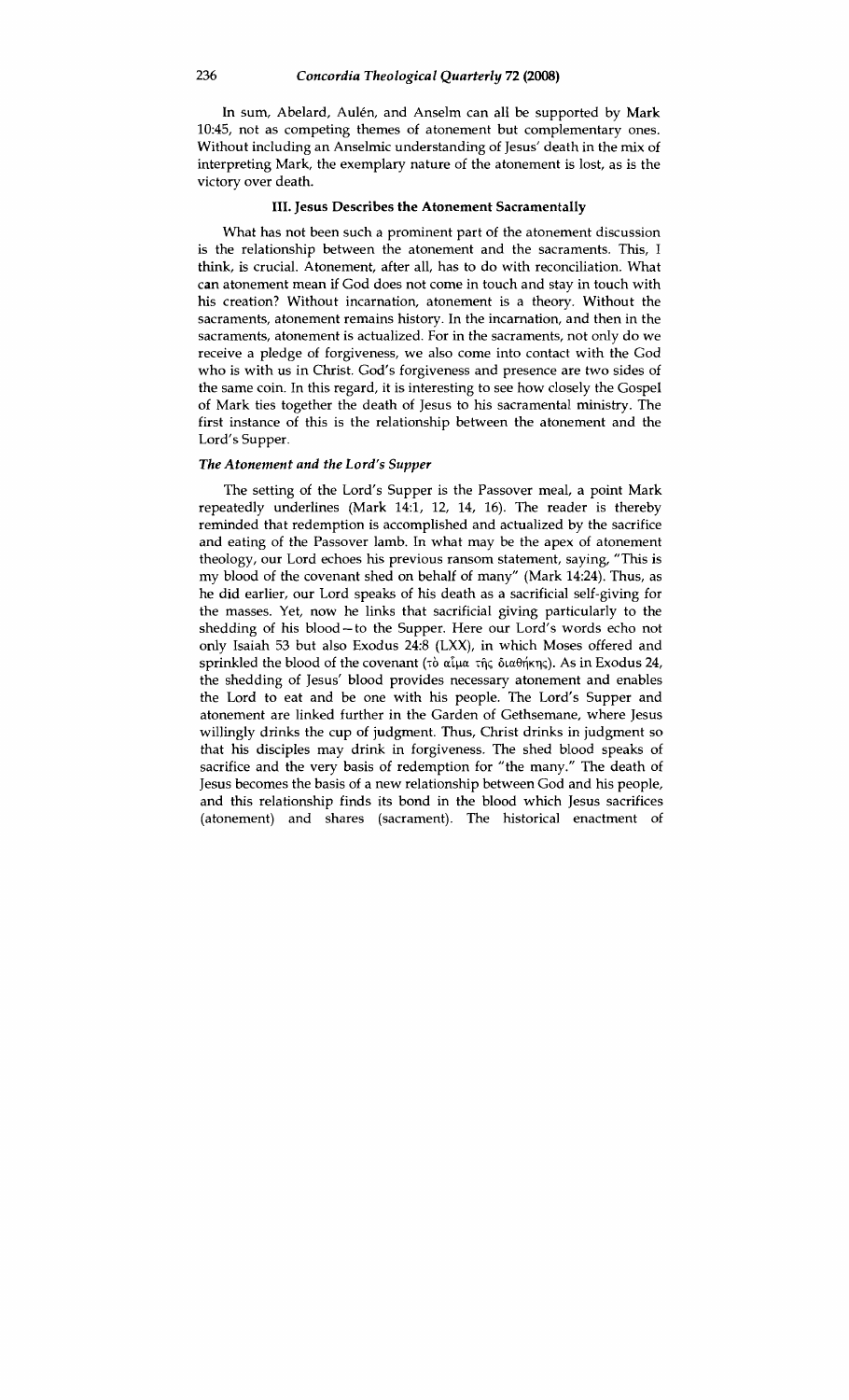atonement (the shedding of blood on the cross) will be actualized as the disciples continue to drink it anew in the kingdom of God (sacrament).

#### *The Atonement and Baptism*

That the Lord's Supper should be linked to the atonement is not so surprising. What is remarkable, though, is the way that Mark links Baptism to the atonement and the atonement to Baptism.

Atonement is, at its very heart, the bridging of the gap between God and man and the breaking down of barriers. Perhaps there is no more telling symbol of this than the temple curtain which is the final barrier that separates God's people from his immediate presence. Only the high priest walked beyond this curtain once a year, on the Day of Atonement. In order to enter past this curtain, the high priest was required to offer a sin offering and a burnt offering. In a type of Old Testament Baptism, he would then bathe his body in water and put on holy garments (Leviticus **16).** Then he would sprinkle blood upon the mercy seat, thereby making atonement for the uncleanness of the people.

We cannot underestimate, therefore, the significance of the fact that at the death of Jesus the temple curtain is tom in two, from top to bottom (Mark **15:38;** see also Matt **27:51** and Luke 23:45).36 The Holy of Holies, the very presence of God, is made accessible by the death of Jesus on the cross. Adele Yarbro Collins is right to note that it symbolizes "the rending of the barrier between humanity and God," and it may further signify "that the death of Jesus has made possible access to God for all humanity."37 Mark takes the tearing of the curtain, however, in a surprising new direction. Mark alone among the evangelists explicitly links the tearing of the temple curtain to Baptism. At Jesus' death in Mark **15:38,** the temple curtain was torn open (εσχισθη). So also, Mark 1:10 tells us that at Jesus' Baptism the heavens are not simply opened (as in Matthew and Luke), but they are "torn open" (σχιζομένους). Not so long ago scholars attributed such a strange word choice to Mark's primitive, oral character. As R. T. France notes, "Mark's use of  $\sigma\chi\zeta\omega$  is vivid and unexpected. He may have chosen it simply for its dramatic impact, which is considerable."38 Working on the

**<sup>36</sup>**There is some debate as to whether the evangelists are referring to the outer or inner curtain. For the writer to the Hebrews, the inner curtain is clearly the significant one (Heb 6:19, 9:3, and 10:19-20). Given that the outer curtain lacks theological sigruficance, Adela Yarbro Collins's judgment that Mark refers here to the inner curtain **seems** most probable; see *Mark:* A Commentary, *ed.* Harold W. Attridge, Herrneneia (Minneapolis: Fortress Press, 2007), 760.

<sup>&</sup>lt;sup>37</sup> Collins, *Mark*, 760.

France, *T71e* Gospel of *Mark, 77.*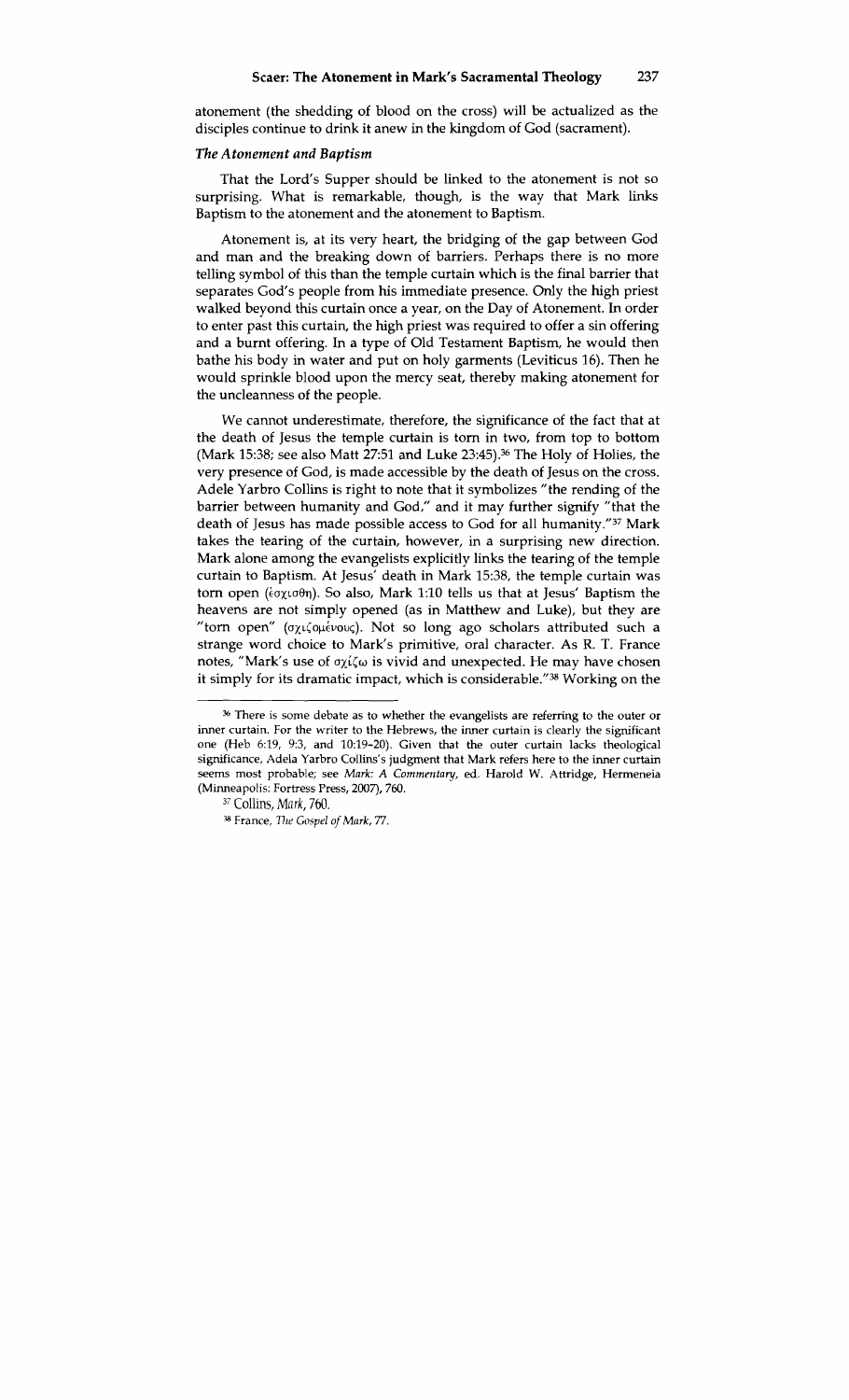assumption that Mark was the first Gospel, scholars note how Matthew and Luke smoothed out Mark's rougher narrative. Mark, however, moves beyond Matthew and Luke, and has a distinctly theological point to make. In our Lord's Baptism, the Spirit is able to descend, the Father's voice can be heard, and Jesus is revealed as God's Son (Mark 1:lO). In Jesus' Baptism, the wall of separation is violently ripped open. Jesus is baptized unto the death. The tearing open of the heavens is an expression of God's desire to be at one with humanity, as well as a vivid picture of the price that would have to be paid. Mark would have us know our Lord's entire ministry is a passion story, whereby he tears open the curtain of separation between God and man, and ensuring an everlasting Yom Kippur, that is, a Day of Atonement.

#### *Two Times Three*

Perhaps the most remarkable Markan text linking death and Baptism is Mark 10:38-39. James and John request places of honor at the table of Christ's glory. Jesus asks rhetorically in Mark 10:38, "Are you able to drink the cup that I drink?" Thus, Mark again underlines the connection between the suffering of Christ on the cross and the Lord's Supper where he offers a cup of blood poured out for the forgiveness of sins. Then, in what seems a non-sequitur, Jesus switches from the Supper to Baptism, adding, "or [sc. Are you able] to be baptized with the baptism with which I am baptized?" (Mark 10:38). Mark may not include the trinitarian baptismal formula, but here we have a three-fold reference to his death as Baptism. This is not incidental or accidental, for our Lord repeats the three-fold baptismal reference, saying, "The cup that I drink you will drink, and with the baptism with which I am baptized, you will be baptized" (Mark 10:39). Adele Yarbro Collins, for example, does not see this: "Here 'baptism' is used metaphorically and refers neither to the baptism of John nor to Christian baptism." $39$  Why then, one wonders, did Jesus speak with this particular metaphor, especially given the prominence that Baptism held in the early church and within the Gospel of Mark itself? Concerning the double three-fold baptismal references, R. T. France comments that Jesus has "coined a remarkable metaphor, drawing on his disciples' familiarity with the dramatic physical act of John's baptism, but using it (somewhat along the lines of the secular usage mentioned above) to depict the suffering and death into which he was soon to be 'plunged.'"<sup>40</sup> Yet, Baptism is much more than a metaphor in Mark's Gospel. Jesus himself links the cup with Baptism, and both the cup and Baptism with death.

*<sup>39</sup>*Collins, *Mnrk, 497.* 

<sup>40</sup> France, 7'he *Gospel of Mark, 416.*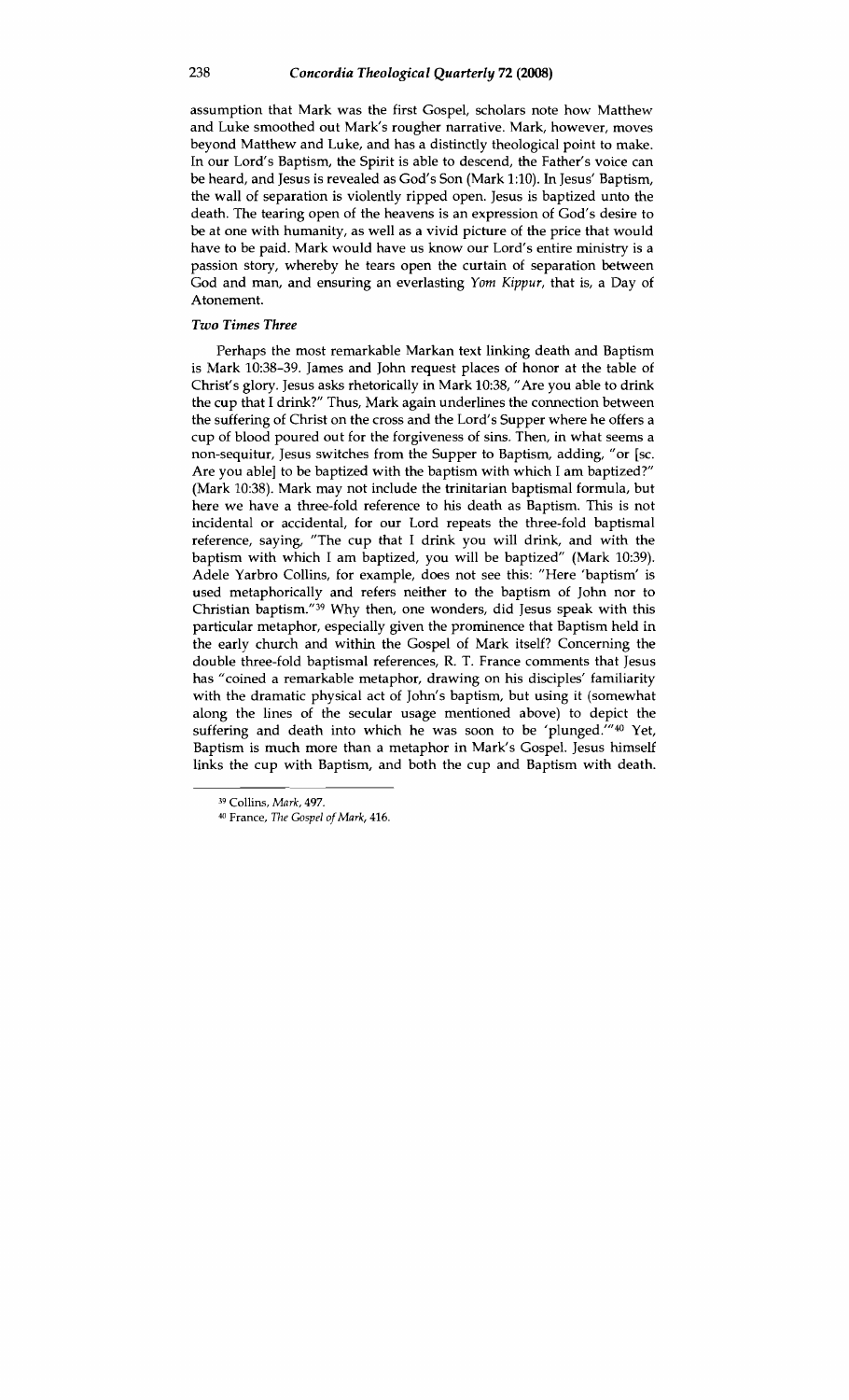Moreover, Mark links Jesus' Baptism with his death by connecting the ripping of the heavens with the ripping of the baptismal curtain.

#### *The Ministry of Jesus is Baptismal*

Something seems to be missing. For R. T. France, Jesus metaphorically recalls John's baptismal ministry. What France, and many others, miss is that Jesus' own ministry is thoroughly baptismal. Yes, John is introduced as one who baptizes (Mark 1:4). Within the Gospel, he is also the one who introduces the hearer and reader to Jesus. What does he say of him? "I baptize you with water, but he will baptize you with the Holy Spirit" (Mark 1:9). Strangely, within the Gospel of Mark, these are the only words that John the Baptist uses to describe the Lord's ministry. He does not say that Jesus has come to save us from our sins, nor does he call him the Lamb of God (John 1:29). He says only that Jesus has come to baptize. In one small phrase, we are given a summary of Jesus' entire ministry: "He will baptize you with the Holy Spirit" (Mark 1:8).

What can John the Baptist mean by this? This, I would propose, is a thematic verse, that clues the reader in on how to understand the entire Gospel. If we take John the Baptist's, and the evangelist's, word for it, Jesus' entire ministry is baptismal. What does Baptism accomplish? From elsewhere in the Scriptures we know that in Baptism we receive the Spirit, the devil is driven out, we are able to call upon God as "Abba, Father," we are cleansed from our sin, we are raised up to walk in the newness of life, and we are given the garment of Christ's righteousness that covers us.

These things are happening in Christ's own ministry in the Gospel of Mark. Read against the baptismal template, Christ's ministry is not simply a laundry list of signs and wonders, but it has a distinctly baptismal shape. Note that this is not a matter of eisegesis (reading into the text), but it is a matter of taking John the Baptist's (and Mark's) word seriously. Jesus came to baptize with the Holy Spirit. And so he did. Even as the baptismal service is a trinitarian invocation, so also are the Father and the Spirit present in the Baptism of the Son. Baptism begins with the rite of exorcism; so also in Mark, Jesus' first recorded miracle is the casting out of unclean spirits (Mark 1:26). Baptism washes away sin; so also, Jesus cleanses a leprous man with the words "Be clean" (Mark 1:41). Baptism enables us to walk in the newness of life; so also does Jesus say to the paralytic man, "Rise, take up your bed and walk" (Mark 2:11). In Baptism we share in Christ's resurrection; so also Jesus says to the little girl, "Little girl, I say to you, arise **riye~pc]"** (Mark 5:41). In Baptism our mouths are opened to call God "Father"; so also does Jesus say to the deaf and mute **man,**  "Ephphatha. Be opened," and the man's ears were opened and his tongue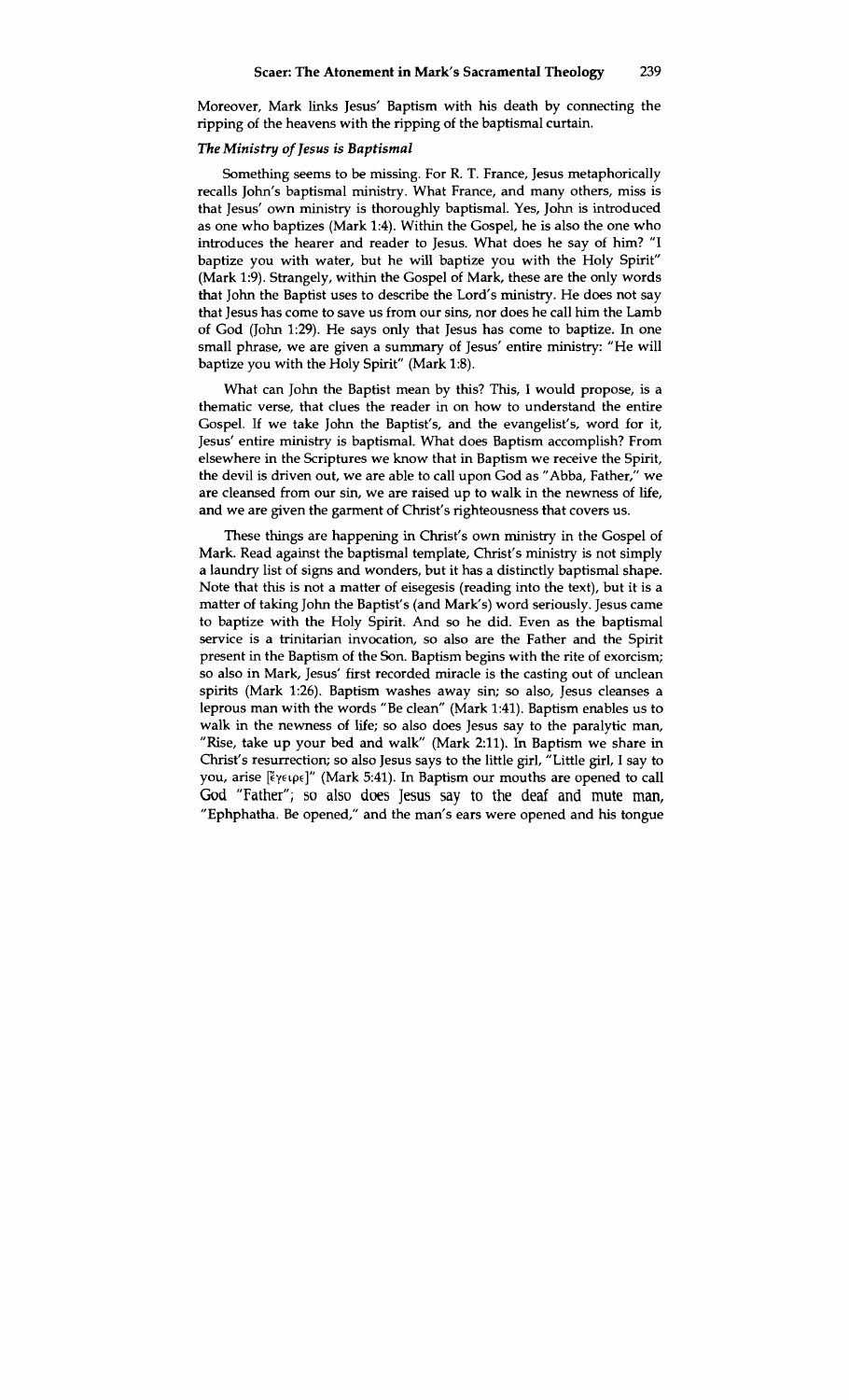was released (Mark 7:34-35). Indeed, in Baptism, we receive the garment of Christ's righteousness; strikingly, in Mark, a woman touches Jesus' garment and is saved (Mark 5:29). Jesus' garment is the sole focus of the Markan transfiguration, where Mark comments that Christ's garments were "intensely white, as no one on earth could bleach them" (Mark 9:3-4). In short, the whole kaleidoscope of New Testament imagery describing Baptism can be found in Christ's own baptismal ministry. Moreover, this ministry is not simply one of healing, but it is salvific. The woman touches our Lord's garment not simply to be healed but to be "saved" (Mark 5:28). Indeed, as many as touched him were "saved" (Mark 6:56).

#### *Jesus' Baptismal Ministry and the Price of Atonement*

Matthew understood that Christ's healing ministry was intimately related to the atonement. Even as he heals, he takes our diseases upon himself. Thus he quotes Isaiah 53:4 in Matthew 8:17, "He took up our infirmities and carried our diseases." For Mark also, Jesus' own baptismal ministry of healing and salvation comes at a price. Though his grace is freely given, it is not free. He redeems with his mighty arm, but a heavy toll is exacted along the way.

Consider the way the Mark makes the transition from the Baptism to the temptation. Matthew tells us that after his Baptism, Jesus was "led up into the desert" (Matt 4:l). Luke sweetens the story and tells us that after his Baptism, Jesus was "full of the Spirit" and was "led by the Spirit into the desert" (Luke 4:l). Mark, however, boldly underlines the price of Jesus' baptismal ministry. Even as he makes it possible for us to enter into the presence of God, the Spirit violently casts him out (ἐκβάλλει) into the desert (Mark 1:12). The Markan word choice of  $\frac{\partial^2 u}{\partial x^2}$  is not simply for dramatic effect, or to add, as R. T. France puts it, "the immediacy of the impact."41 Mark again has theology on his mind. Though sinless and well-pleasing to God, Jesus receives the same treatment as did the first Adam, whom God drove out (εξέβαλεν) of paradise (Gen 3:24). Again, even as he drives out  $(i\xi \notin \beta \alpha \lambda \in \nu)$  unclean spirits, so also is he driven out by the Spirit and left to Satan's devices. Thus, his baptismal ministry begins with the price of atonement.

So also does it continue. He cleanses the leper but with the result that our Lord "could no longer openly enter a town, but was out in the desolate places" (Mark 1:45). Thus, as the leper reenters society, Jesus is pushed to the fringe. The woman who touches Jesus' garment is healed, but our Lord

**<sup>41</sup>** France, **7he** *Gospel ofMark,* 84.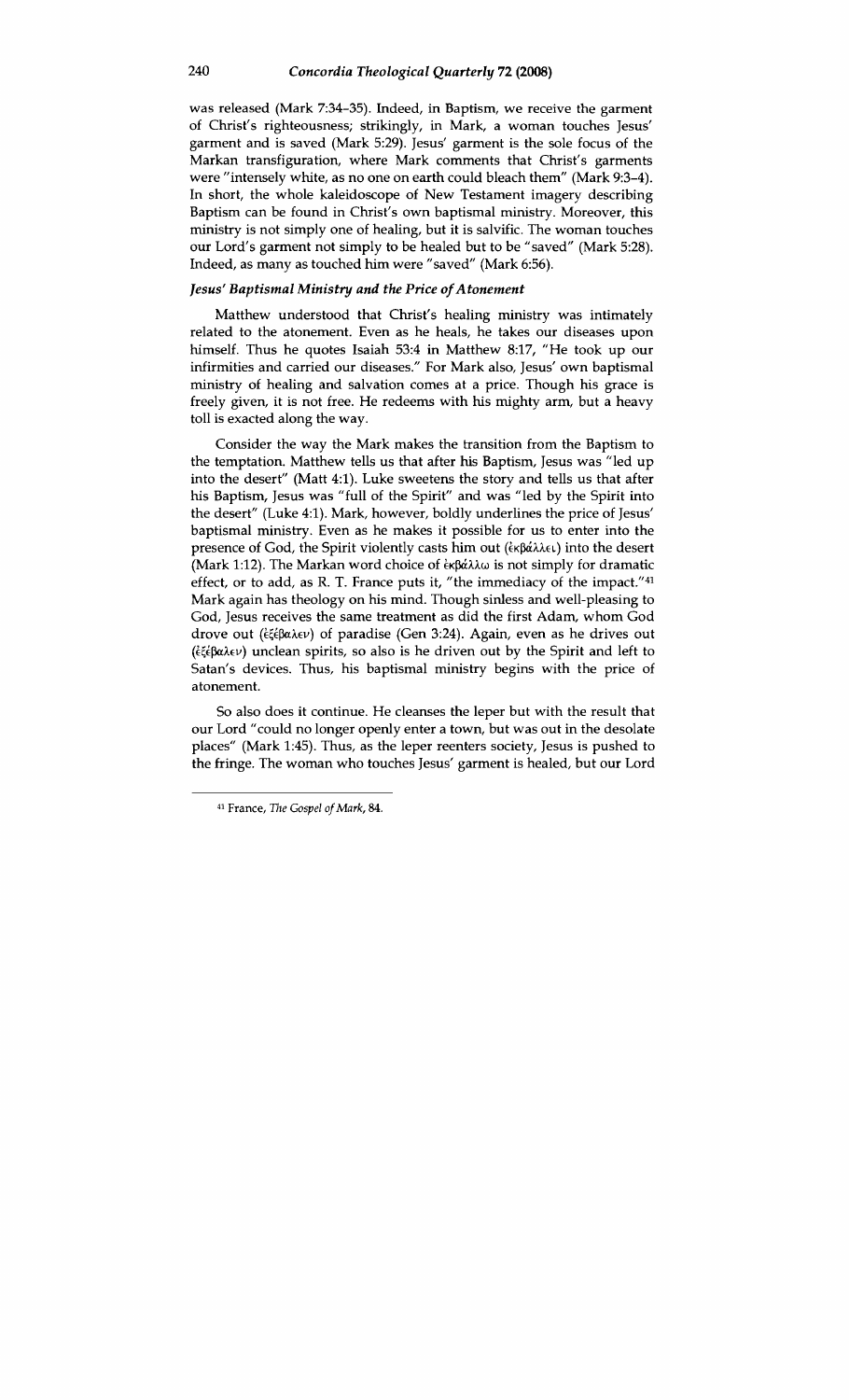feels the power that has left him (Mark 5:30). Again, Jesus' ministry is popular, yet popularity comes at a price. As the crowds gather around Jesus, the disciples make ready the boat lest the crowds "crush" Jesus (Mark 3:9). The Greek word  $\theta \lambda \beta \omega$  refers to "tribulation," the type that comes to a culmination in the passion narrative. The crowd that crushes upon Jesus in his ministry will crush him on the cross. This is the pattern throughout the entire Gospel. There is a price to be paid for everything. He frees others but is himself arrested. He brings others to life but himself must be put to death.

#### *In Touch with Creation*

Sacramental theology preaches a God who is in touch with his creation. Since Christ atones for the sin of the world, there is no longer a barrier between God and man. Thus, God comes in touch with his creation incarnationally and sacramentally. More than any other Gospel, Mark emphasizes the fact that the miracles of Jesus are accomplished not only by the power of his word but also his touch.

When, for instance, Jesus heals Peter's mother-in-law, he does so by taking her hand (Mark 1:31). As Jesus cleansed, he "stretched out his hand and touched him" (Mark 1:41). Jairus, whose daughter is at the point of death, requests, "Lay your hands on her so that she might be saved and live" (Mark 523). Upon arriving at Jairus' house, Jesus took the girl by the hand and raised her (Mark 3:41). As Jesus healed the blind man at Bethsaida, he places his hands on the blind man's eyes, so that he sees clearly (Mark 8:25).

Even as Jesus heals by touch, others reach out to Jesus and are saved. The man with the withered hand is told, "Extend your hands" (Mark 3:5). He did so and was healed. We are told that Jesus healed many, "so that all who had diseases pressed around him to touch him" (Mark 3:10). The woman with the flow of blood reached out, "touched his garment," and was saved (Mark 5:27).

Also, we note that within the Gospel of Mark especially, Jesus employs earthly elements in his healing/saving ministry. Some may find such references primitive or embarrassing, but they express the sacramental nature of Christ's ministry. Thus, in the healing of the deaf and dumb man, he heals with saliva: "He spit and touched the man's tongue" (Mark 7:31). This same saliva he uses in healing the blind man at Bethsaida (Mark 8:23). In both cases, Christ comes into a most intimate communion with his creation. The water from his body brings life and salvation to others.